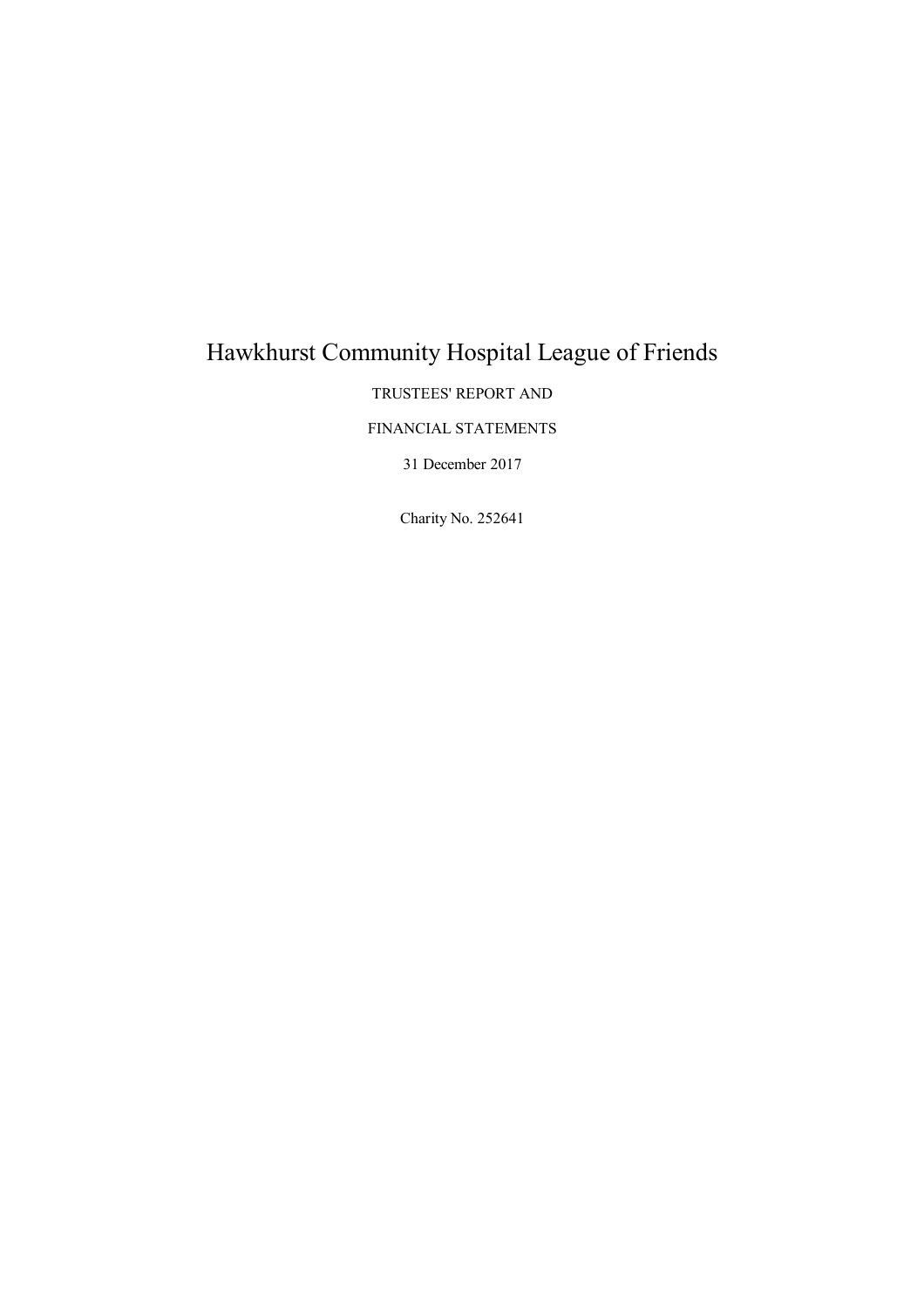# Hawkhurst Community Hospital League of Friends LEGAL AND ADMINISTRATIVE INFORMATION

#### **President**

The Rt. Hon G Clark MP

### **Vice President**

Dr C J R Lewis

#### **Trustees**

The Trustees who served during the year and to the date of this report were:

| Mr P Izod        | (resigned July 2017)                     |
|------------------|------------------------------------------|
| Mr P Hoole       | Chairman                                 |
| Dr R Blundell    |                                          |
| Mrs C Williamson | (resigned January 2017)                  |
| Mrs R Izod       | (resigned July 2017)                     |
| Mrs J Stacey     |                                          |
| Mrs J Walcot     |                                          |
| Mr D Caister     | (resigned July 2017)                     |
| Mr K Day         |                                          |
| Mr C R Dewing    |                                          |
| Mr W B Owen      |                                          |
| Mr H Cobbold     |                                          |
| Mr G Catton      | (appointed July 2017, resigned May 2018) |
| Mr J Hunt        | (appointed July 2017)                    |

**Honorary secretary** 

# Mrs J Hoole

#### **Principal Office**

Hawkhurst Community Hospital High Street Hawkhurst Kent, TN18 4PU

#### **Independent Examiner**

Sam Farren FCA DChA Orchard House 42a Childsbridge Lane Kemsing Sevenoaks Kent, TN15 6QR

#### **Bankers**

Natwest Bank plc High Street Cranbrook Kent, TN17 3EJ

Barclays Bank plc 9 High Street Colchester Essex, CO1 1DA

Clydesdale Bank 2 nd Floor Wellington Gate 7-9 Church Road Tunbridge Wells Kent, TN1 1HT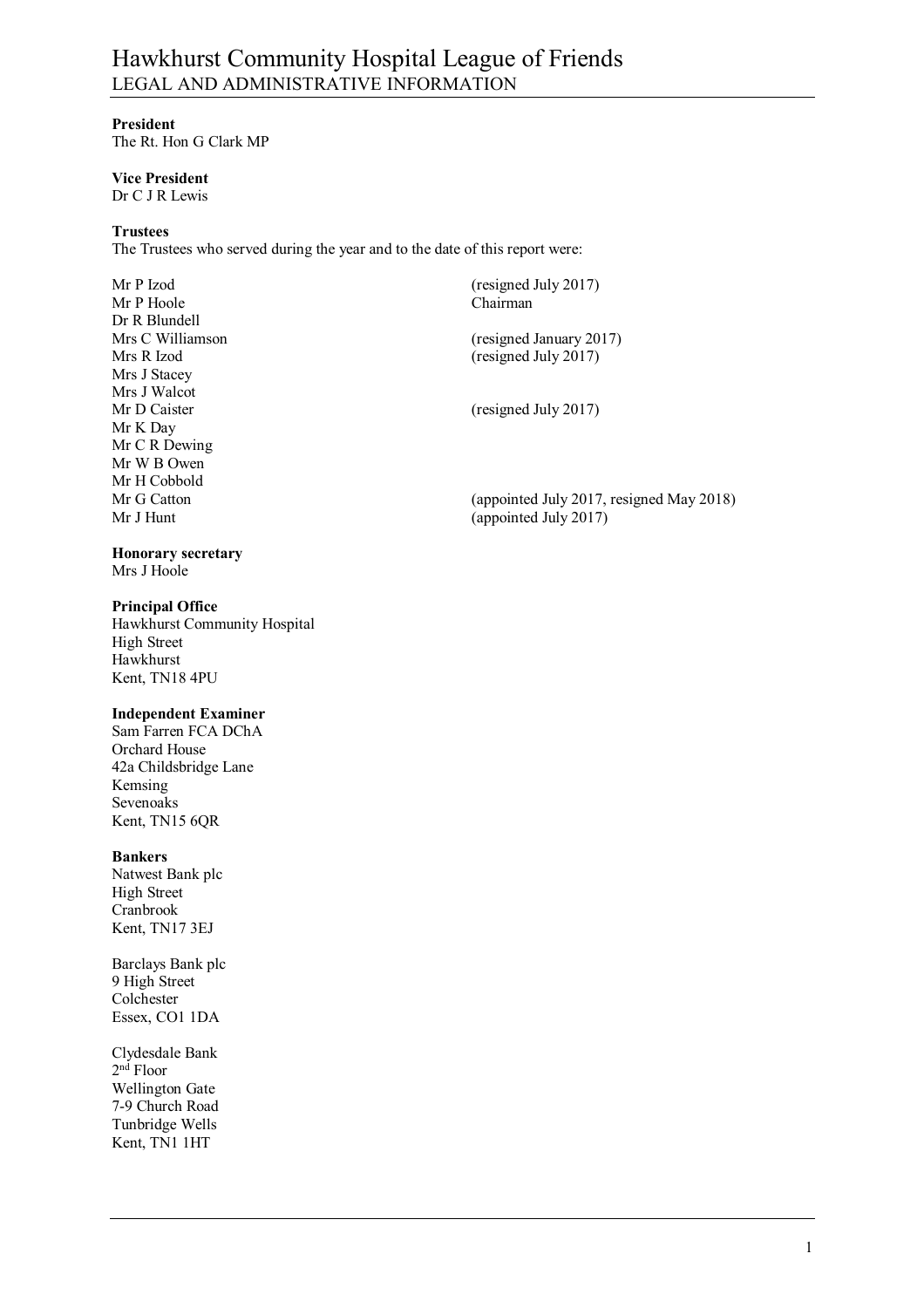# Hawkhurst Community Hospital League of Friends REPORT OF THE TRUSTEES FOR THE YEAR ENDED 31 DECEMBER 2017

The Trustees of the Hawkhurst Community Hospital League of Friends (the Charity) present their report and financial statements for the year ended 31 December 2017. The financial statements comply with the Charities Act 2011, and Accounting and Reporting by Charities: Statement of Recommended Practice applicable to charities preparing their accounts in accordance with the Financial Reporting Standard applicable in the UK and Republic of Ireland (FRS 102) (effective 1 January 2015).

#### **Legal and Administrative Information**

The Charity's officers and trustees are:

#### **President**

The Rt. Hon G Clark MP

#### **Vice President**

Dr C J R Lewis

#### **Trustees**

The Trustees who served during the year and to the date of this report were:

| Mr P Izod        | (resigned July 2017)                     |
|------------------|------------------------------------------|
| Mr P Hoole       | Chairman                                 |
| Dr R Blundell    |                                          |
| Mrs C Williamson | (resigned January 2017)                  |
| Mrs R Izod       | (resigned July 2017)                     |
| Mrs J Stacey     |                                          |
| Mrs J Walcot     |                                          |
| Mr D Caister     | (resigned July 2017)                     |
| Mr K Day         |                                          |
| Mr C R Dewing    |                                          |
| Mr W B Owen      |                                          |
| Mr H Cobbold     |                                          |
| Mr G Catton      | (appointed July 2017, resigned May 2018) |
| Mr J Hunt        | (appointed July 2017)                    |
|                  |                                          |

#### **Constitution and Objects**

The Charity is constituted under the rules and objects adopted on 15 May 1967, amended 30 April 1992, April 2005 and 23 April 2009.

The Objects of the Charity are:

- 1. To mobilise, encourage, foster and maintain the interest and Support of the public in the patients and staff and to support the work of the hospital by voluntary service.
- 2. To raise, provide and receive funds for the purposes:
	- a. Either of supplementing, in such manner as the Charity thinks fit, the resources of the hospital service, or putting such funds, or any part thereof at the disposal of the Tunbridge Wells Health Authority or any successor Authority thereto to be applied at the discretion of such Authority in supplementing such resources.
	- b. Of supporting the patients and staff of the hospital, and;
	- c. Of supporting and relieving out-patients and former patients of the hospital and other invalids in the local community who are sick, convalescent, disabled, handicapped, infirm or in the need of financial assistance.
	- d. Using such funds as the Charity thinks fit for the purpose of promoting health in the wider community and relieving those in need due to other disadvantages related to ill health.

#### **Administration and Structure**

The Charity is governed by a board of trustees who meet quarterly. Day to day running of the Charity is delegated to the Charity Administrators (Mr P Hoole and Mrs J Hoole) who report directly to the board of trustees.

#### **Method of appointment and recruitment of trustees**

The trustees regularly review the skills needed on the trustee board and will approach a suitable candidate known to them from the local community.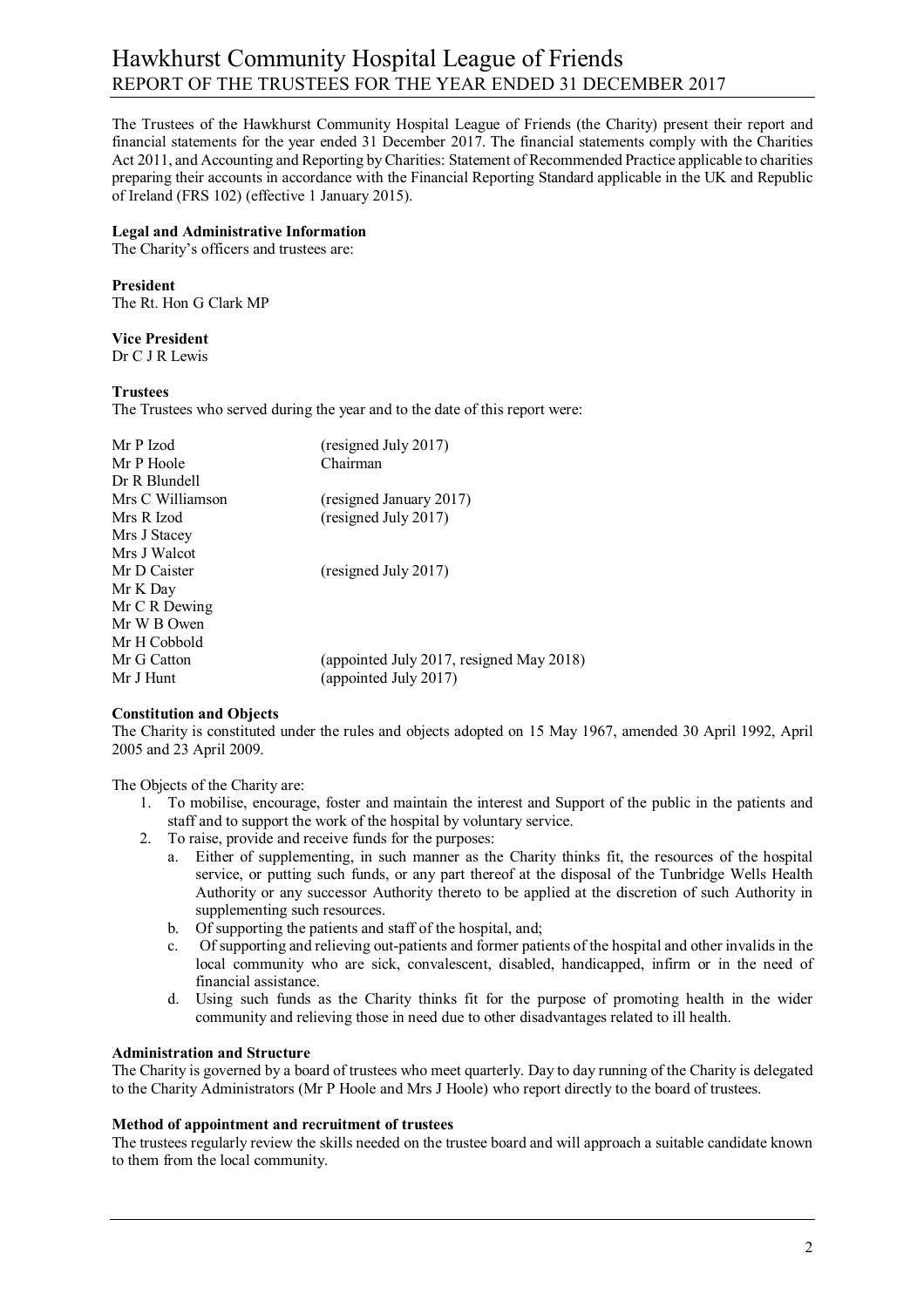#### **Review of the Year**

**The Hospital** We are now very settled with Jane Browning the Matron who has been in post for a couple of years and with whom we have an excellent working relationship. Beyond the continuing overheads that we have always paid for there have been few requests and those which we have received have been accommodated when they have been made but there has been nothing of a very substantial nature in this last year.

The hospital itself has been subject to considerable expenditure by the NHS as, for instance, new non-slip flooring throughout and at the same time largely redecorating all the doors in strong colours as a sign-post for patients with dementia so that, for instance, all loo doors are now the same colour.

The Hospital has become dementia-friendly in response to the changing needs of the NHS and we have started funding weekly sessions given by a professional musician specifically aimed at those with memory loss since music, as you may know, is capable of stimulating memory in a way that speech often cannot.

The level of NHS expenditure makes us feel that it is most unlikely that the hospital is likely to be threatened with closure any time soon.

**The Green Shop** The shop continues to trade at a very satisfactory level and to make a very substantial contribution to our income.

**WRAP** In view of our impending move to Hawkhurst House (in February/March 2018) it was decided that the Monday Club for the elderly isolated should move to the rebuilt Bowles Lodge where it continued for some time until Joyce Saunders, who ran it, unfortunately suffered a stroke. Although Joyce has made a good recovery she has not (yet) felt able to re-commence so it is in abeyance for lack of a leader. Any Volunteers?

Otherwise our valuable provision for dementia day-care has continued as before.

**New GP Surgery** You will remember there was talk of a new surgery on the hospital site. As the LoF we are supportive of a new surgery and there are arguments in favour of a site at the hospital. However legal advice is that our constitution is not wide enough to spend our funds in support of the project. In the meantime the GPs seem to have gone cold on a surgery at the Hospital and we are not aware that any other site is being actively pursued at the moment.

#### **Review of Financial Activities and Affairs**

In the financial year ending 31 December 2017 the Charity had income of £136,991 (2016: £148,499). Expenditure in the year was in the sum of £203,389 (2016: £163,960).

Costs of raising funds were £48,775 (2016: £42,726) representing the cost of running the Green Shop, within which were £21,128 (2016: £17,994) in wages and £16,000 (2016: £16,000) in rent. Charitable expenditure was in the sum of £156,188 (2016: £121,234), of which £136,354 (2016: £103,584) represented Grove Mills running costs and £9,777 (2016: £8,327) related to equipment and specialists provided to the hospital. Support costs amounted to £6,615 (2016: £8,423).

#### **Reserves Policy**

It is the policy of the charity to maintain its free reserves at a level that equates to approximately six months administration expenditure together with sufficient funds to cover the immediate charitable needs and a general reserve of approximately £15,000 to cover any unexpected calls on our funds. The funds were maintained at this level throughout the year. At 31 December 2017, unrestricted funds were £229,312 (2016: £295,710) and restricted funds were £24,426 (2016: £26,000).

#### **Risk Management**

The Trustees have examined the major strategic, business and operational risks which the charity faces and confirm that systems have been established to enable regular reports to be produced so that necessary steps can be taken to lessen these risks.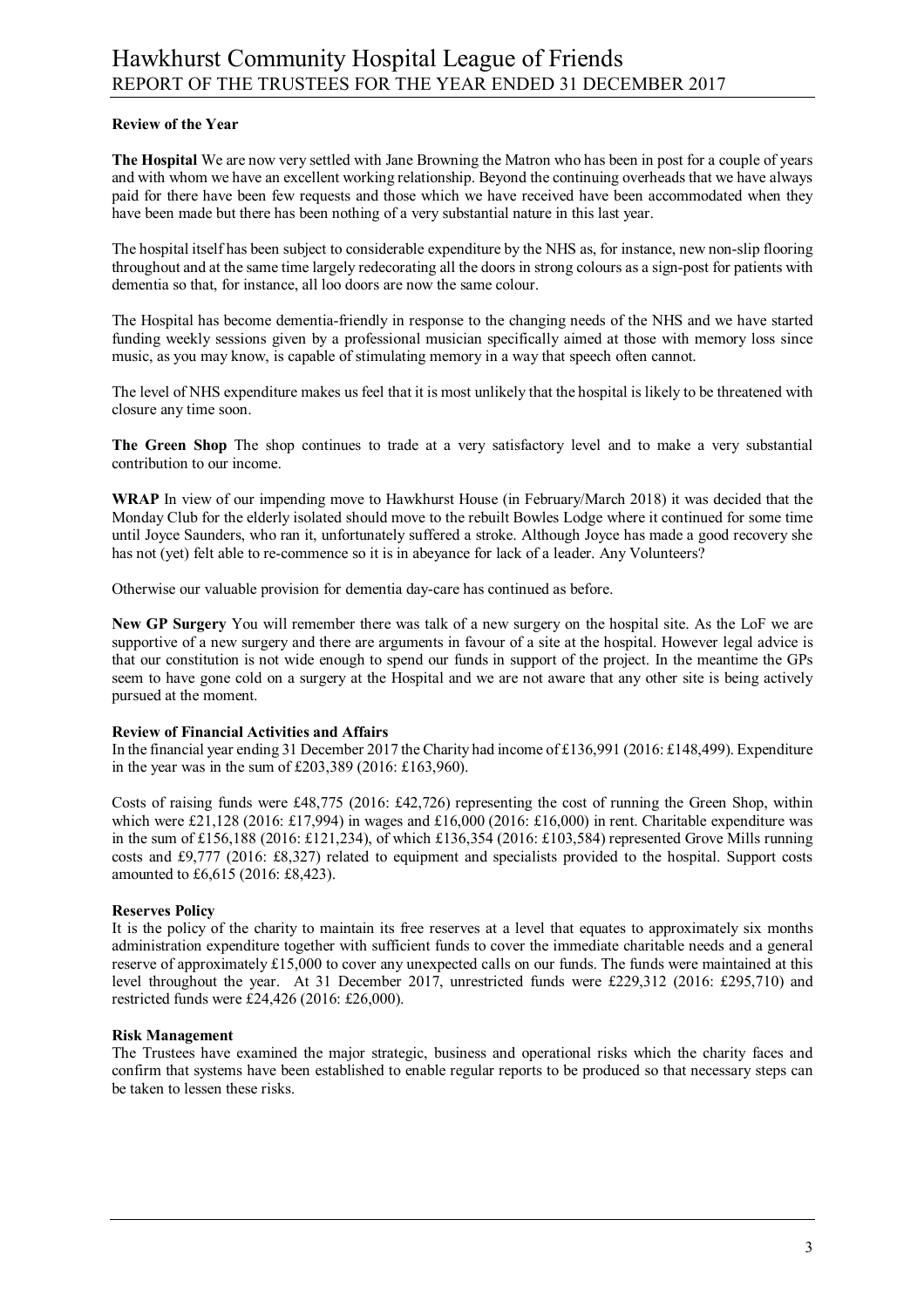#### **Public Benefit**

The Trustees have complied with the duty in section 4 of the 2011 Charities Act to have due regard to guidance published by the Charity Commission, including public benefit guidance.

The Trustees have reviewed the Charity's activities and confirm they meet the guidance given by the Charity Commission with regard to public benefit.

#### **Statement of Trustees' Responsibilities**

The Charities Act 2011 requires the management committee as the Trustees of the Charity to prepare financial statements for each financial year which give a true and fair view of the Charity's financial activities during the year and of its financial position at the end of the year. In preparing those financial statements, the management committee are required to:

- select suitable accounting policies and then apply them consistently;
- make judgements and estimates that are reasonable and prudent;
- state whether applicable accounting standards and statements of recommended practice have been followed subject to any departures disclosed and explained in the financial statements; and
- prepare the financial statements on the going concern basis unless it is inappropriate to presume that the charity will continue in business.

The Trustees are responsible for keeping records which disclose with reasonable accuracy at any time the financial position of the Charity and enable them to ensure that the financial statements comply with the Charities Act 2011. They are also responsible for safeguarding the assets of the charity and hence for taking reasonable steps for the prevention and detection of fraud and other irregularities.

Approved by the Trustees and signed on their behalf by:

Mr P Hoole Chairman

18 July 2018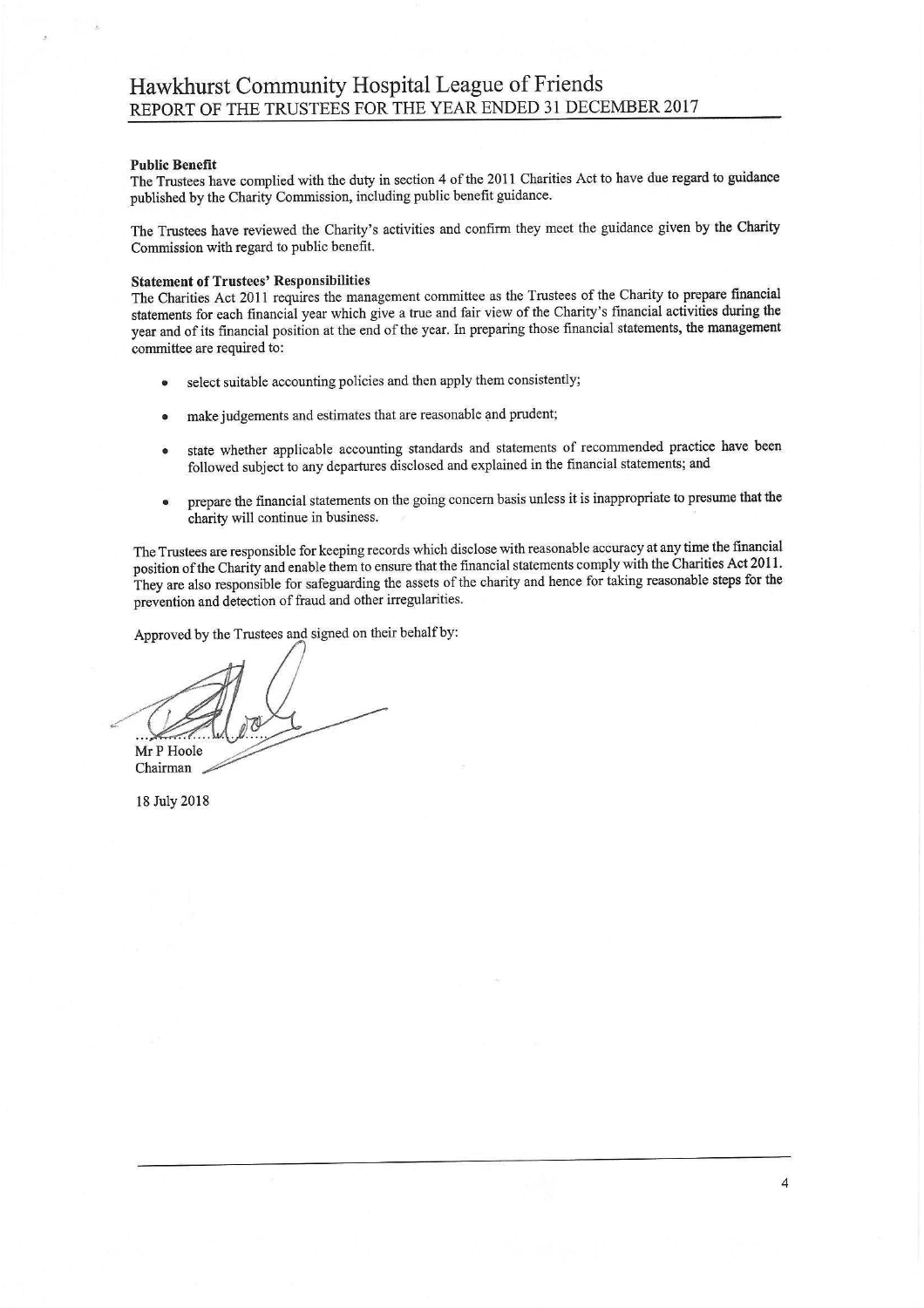I report to the trustees on my examination of the accounts of the charity for the year ended 31 December 2017, which are set out on pages 6 to 14.

#### **Responsibilities and basis of report**

As the charity trustees, you are responsible for the preparation of the accounts in accordance with the requirements of the Charities Act 2011('the Act').

I report in respect of my examination of the charity's accounts carried out under section 145 of the 2011 Act and in carrying out my examination I have followed all the applicable Directions given by the Charity Commission under section 145(5)(b) of the 2011 Act.

#### **Independent examiner's statement**

I have completed my examination. I confirm that no material matters have come to my attention in connection with the examination giving me cause to believe that in any material respect:

(1) accounting records were not kept in respect of the charity as required by section 130 of the Act; or

(2) the accounts do not accord with those records; or

(3) the accounts do not comply with the applicable requirements concerning the form and content of accounts set out in the Charities (Accounts and Reports) Regulations 2008 other than any requirement that the accounts give a 'true and fair view' which is not a matter considered as part of an independent examination.

I have no concerns and have come across no other matters in connection with the examination to which attention should be drawn in this report in order to enable a proper understanding of the accounts to be reached.

S. Former

Sam Farren FCA DChA Sevenoaks

13 August 2018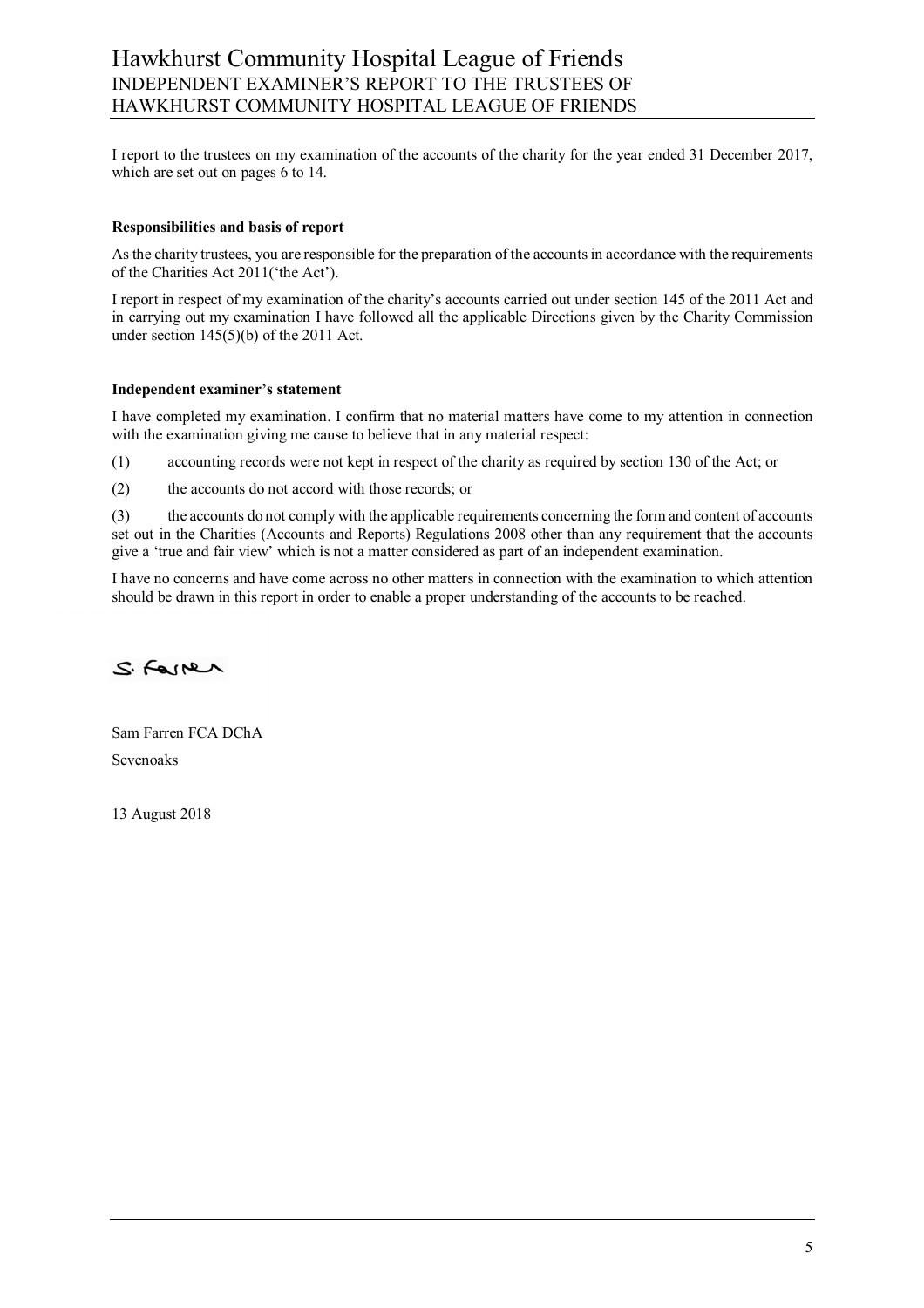# Hawkhurst Community Hospital League of Friends STATEMENT OF FINANCIAL ACTIVITIES for the year ended 31 December 2017

|                                                 |                | --------------2017--------------- |            | 2016       |            |
|-------------------------------------------------|----------------|-----------------------------------|------------|------------|------------|
|                                                 |                | Unrestricted                      | Restricted | Total      | Total      |
|                                                 |                | funds                             | funds      | funds      | funds      |
|                                                 | Note           | $\pounds$                         | £          | £          | $\frak{t}$ |
| <b>INCOME FROM:</b>                             |                |                                   |            |            |            |
| Donations and legacies                          |                |                                   |            |            |            |
| Donations                                       | 1              | 9,558                             |            | 9,558      | 9,551      |
| Legacies and Memorial Donations                 |                | 1,336                             |            | 1,336      | 1,571      |
| Subscriptions                                   |                | 3,286                             |            | 3,286      | 4,114      |
| Charitable activities                           | $\overline{2}$ | 53,843                            |            | 53,843     | 61,630     |
| Other trading activities                        |                |                                   |            |            |            |
| Fundraising                                     | $\overline{3}$ | 68,954                            |            | 68,954     | 71,538     |
| Investments                                     |                | 14                                |            | 14         | 95         |
| <b>TOTAL INCOME</b>                             |                | 136,991                           |            | 136,991    | 148,499    |
| <b>EXPENDITURE ON:</b>                          |                |                                   |            |            |            |
| Raising funds                                   | $\overline{4}$ | (48, 775)                         |            | (48, 775)  | (42, 726)  |
| Charitable activities                           | 5              | (154, 614)                        | (1,574)    | (156, 188) | (121, 234) |
| <b>TOTAL EXPENDITURE</b>                        |                | (203, 389)                        | (1, 574)   | (204, 963) | (163,960)  |
| NET EXPENDITURE                                 | 17             | (66,398)                          | (1,574)    | (67, 972)  | (15, 461)  |
| FUND BALANCE BROUGHT FORWARD<br>AT 1 January    | 17             | 295,710                           | 26,000     | 321,710    | 337,171    |
| FUND BALANCES CARRIED FORWARD<br>AT 31 December | 17             | 229,312                           | 24,426     | 253,738    | 321,710    |
|                                                 |                |                                   |            |            |            |

All activities are classed as continuing. The Charity has had no recognised gains and losses during this year and last year other than the net expenditure for the financial year.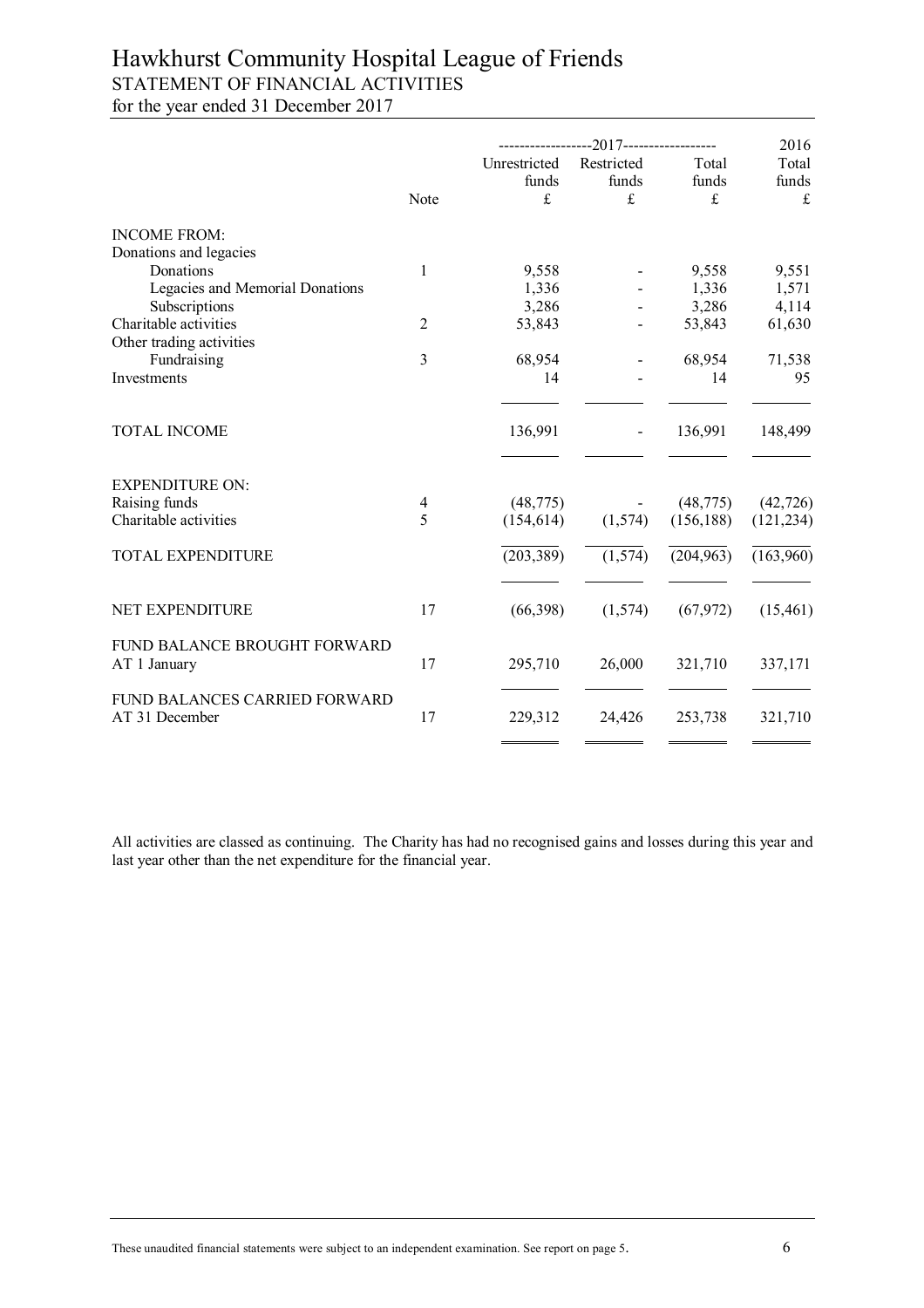# Hawkhurst Community Hospital League of Friends BALANCE SHEET

31 December 2017

|                                                                              | Note | 2017<br>£ | 2016<br>£ |
|------------------------------------------------------------------------------|------|-----------|-----------|
|                                                                              |      |           |           |
| <b>Fixed assets</b><br>Tangible assets                                       | 12   | 9,340     | 54,567    |
| <b>Current assets</b>                                                        |      |           |           |
| Stock                                                                        | 13   | 176       | 405       |
| Debtors                                                                      | 14   | 9,977     | 15,154    |
| Bank                                                                         |      | 240,248   | 255,971   |
|                                                                              |      | 250,401   | 271,530   |
|                                                                              |      |           |           |
| <b>Current liabilities</b><br>Creditors: amounts falling due within one year | 15   | (6,003)   | (4, 387)  |
|                                                                              |      |           |           |
| Net current assets                                                           |      | 244,398   | 267,143   |
|                                                                              |      |           |           |
| <b>Total assets</b>                                                          |      | 253,738   | 321,710   |
|                                                                              |      |           |           |
| <b>Funds:</b><br><b>Unrestricted Funds</b>                                   | 17   | 229,312   | 295,710   |
| <b>Restricted Funds</b>                                                      | 17   | 24,426    | 26,000    |
|                                                                              |      | 253,738   | 321,710   |
|                                                                              |      |           |           |

The financial statements on pages 6 to 14 were approved and authorised for issue by the trustees on 18 July 2018 and signed on their behalf by:

Mr P Hoole

Trustee

These unaudited financial statements were subject to an independent examination. See report on page 5.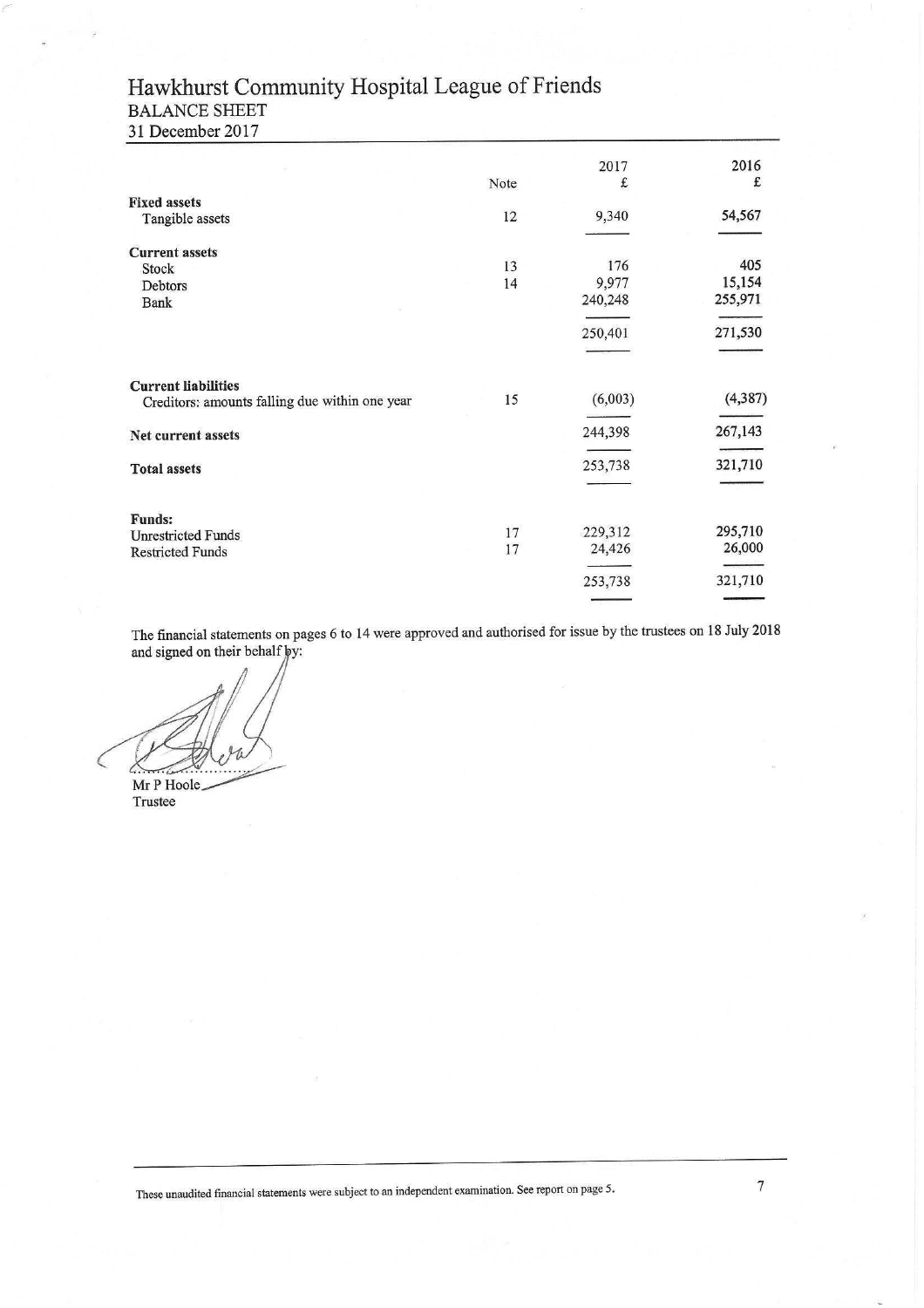#### **BASIS OF ACCOUNTING**

#### a) Basis of preparation

The financial statements have been prepared in accordance with Accounting and Reporting by Charities: Statement of Recommended Practice applicable to charities preparing their accounts in accordance with the Financial Reporting Standard applicable in the UK and Republic of Ireland (FRS 102) (effective 1 January 2015) - (Charities SORP (FRS 102)), the Financial Reporting Standard applicable in the UK and Republic of Ireland (FRS 102) and the Charities Act 2011. Hawkhurst Community Hospital League of Friends meets the definition of a public benefit entity under FRS 102. Assets and liabilities are initially recognised at historical cost or transaction value unless otherwise stated in the relevant accounting policy note(s).

b) Preparation of the accounts on a going concern basis

It is the trustees' view that there are no material uncertainties regarding Hawkhurst Community Hospital League of Friends' ability to continue in business for the foreseeable future taking into account all available information, and have neither the intention nor the need to liquidate or curtail materially the scale of its operations, and have prepared the accounts on that assumption.

#### **INCOME POLICY**

Income is recognised when the charity has entitlement to the funds, any performance conditions attached to the item(s) of income have been met, it is probable that the income will be received and the amount can be measured reliably.

Legacies are recognised in the accounts when the amount and timing of receipt is probable to the satisfaction of the trustees.

Income tax recoverable in respect of deeds of covenant is included in the same period as the donation.

#### **INVESTMENT INCOME**

Investment income is accounted for in the year in which the charity is entitled to receipt.

#### **FUND ACCOUNTING**

Unrestricted funds are funds which are available to use at the discretion of the trustees in furtherance of the general objectives of the charity and which has not been designated for any other purpose.

Restricted funds are subjected to restrictions on their expenditure imposed by the donor or through the terms of an appeal.

#### **EXPENDITURE POLICY**

Expenditure is recognised on an accruals basis as a liability is incurred. Irrecoverable VAT is charged against the category of resources expended from which it was incurred.

Charitable expenditure comprises those costs incurred by the charity in the delivery of its activities and services for its beneficiaries. It includes both costs that can be allocated directly to such activities and those costs of an indirect nature necessary to support them.

All costs are allocated between the expenditure categories of the Statement of Financial Activities on a basis designed to reflect the use of the resource. Costs relating to a particular activity are allocated directly whilst others are apportioned on an appropriate basis.

#### **COST OF RAISING FUNDS**

Cost of raising funds comprises those costs directly attributable to the Charity's fund raising activities.

#### **CASH FLOW STATEMENT**

The Charity has taken advantage of the exemption from preparing a cash flow statement in accordance with FRS 102 on the basis that it qualifies as a small entity.

#### **TANGIBLE FIXED ASSETS**

Assets costing £100 or more are capitalised as tangible fixed assets and are carried at cost, net of depreciation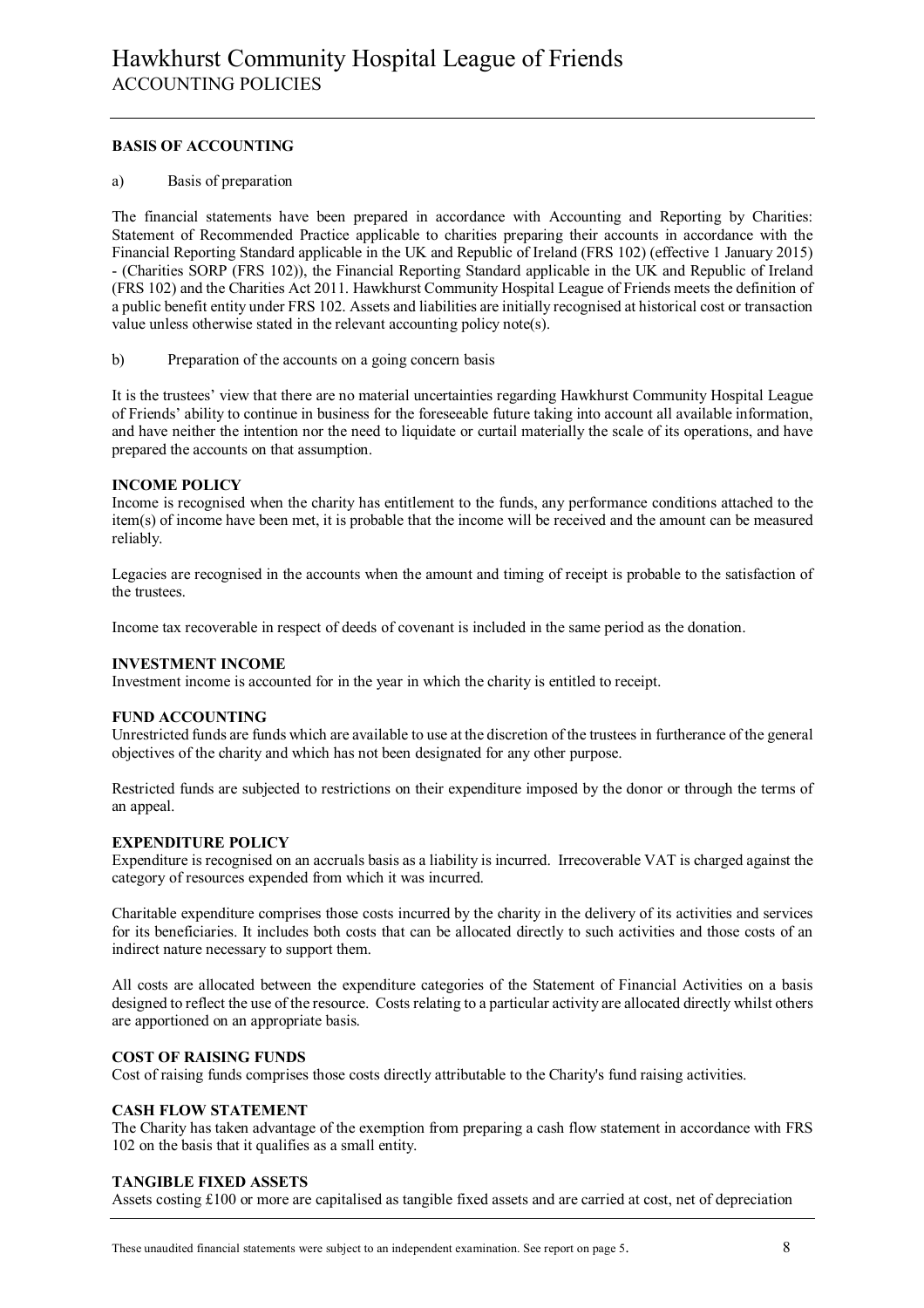#### **DEPRECIATION**

Depreciation is provided at the following annual rates in order to write off each asset over its estimated useful life.

| Property improvement  | - 10% straight line basis |
|-----------------------|---------------------------|
| Fixtures and fittings | - 10% straight line basis |
| Computer equipment    | - 25% straight line basis |

#### **STOCK**

Stock is valued at the lower of cost or realisable value.

No value has been included for the items donated and held at the year end at the Green Shop as the trustees consider it impractical to estimate the fair value of this stock. The value to the charity of the donated goods sold are recognised as income when sold.

#### **DEBTORS**

Trade and other debtors are recognised at the settlement amount due after any trade discount offered. Prepayments are valued at the amount prepaid net of any trade discounts due.

#### **CASH AT BANK AND IN HAND**

Cash at bank and cash in hand includes cash and short term highly liquid investments with a short maturity of three months or less from the date of acquisition or opening of the deposit or similar account.

#### **CREDITORS**

Creditors are recognised where the charity has a present obligation resulting from a past event that will probably result in the transfer of funds to a third party and the amount due to settle the obligation can be measured or estimated reliably. Creditors are normally recognised at their settlement amount after allowing for any trade discounts due.

#### **FINANCIAL INSTRUMENTS**

The charity only has financial assets and financial liabilities of a kind that qualify as basic financial instruments. Basic financial instruments are initially recognised at transaction value and subsequently measured at their settlement value.

#### **OPERATING LEASE AGREEMENTS**

Rentals applicable to operating leases where substantially all of the benefits and risks of ownership remain with the lessor are charged against profits on a straight line basis over the period of the lease.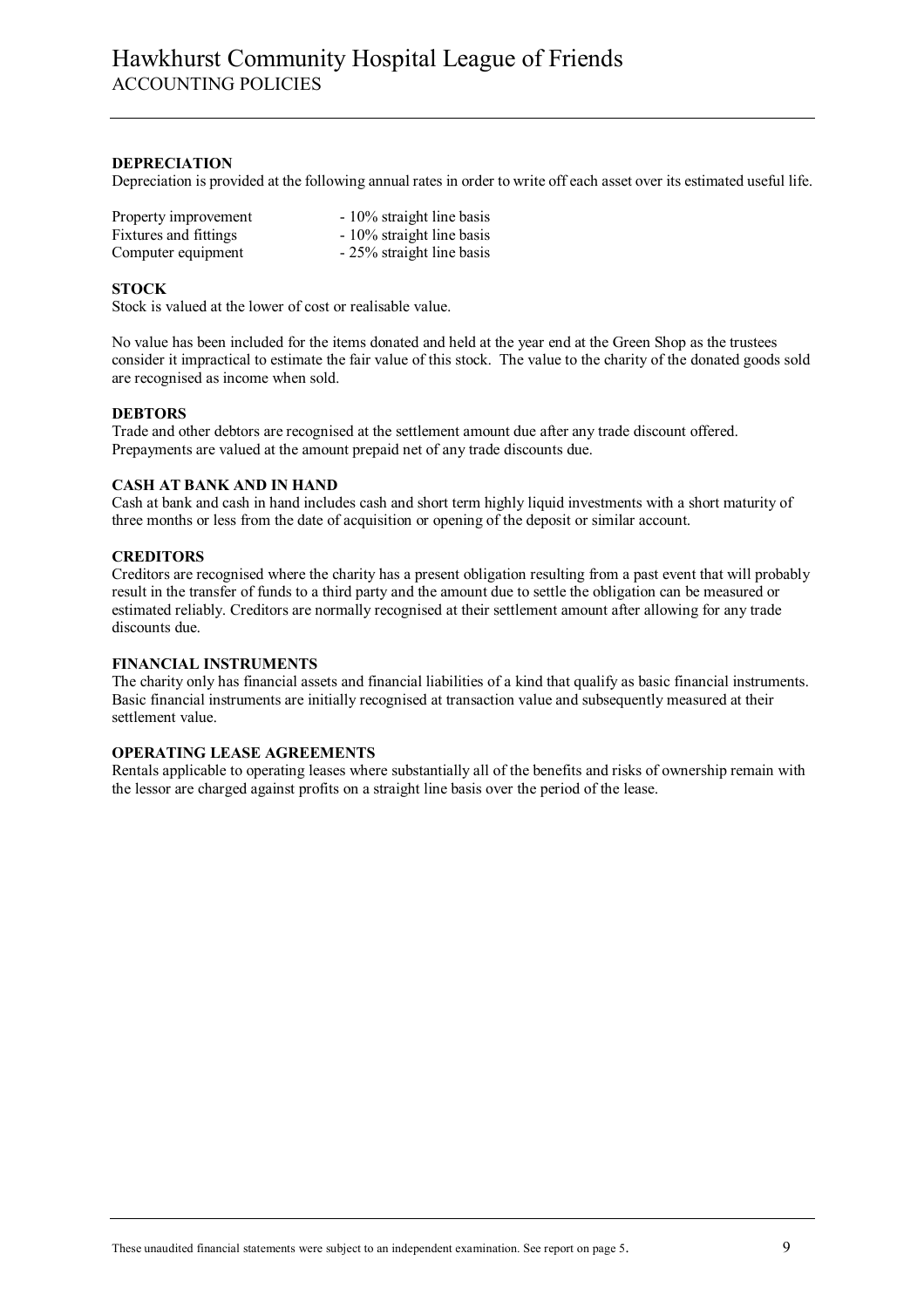| 1. | <b>DONATIONS</b>                                                  |               |               |
|----|-------------------------------------------------------------------|---------------|---------------|
|    |                                                                   | 2017          | 2016          |
|    |                                                                   | $\frak{t}$    | $\mathbf f$   |
|    | Donations                                                         | 9,097         | 8,599         |
|    | Gift Aid                                                          | 461           | 952           |
|    |                                                                   |               |               |
|    |                                                                   | 9,558         | 9,551         |
| 2. | <b>CHARITABLE ACTIVITIES</b>                                      |               |               |
|    |                                                                   | 2017          | 2016          |
|    |                                                                   | $\pounds$     | $\mathbf f$   |
|    | Grove Mills & Bowles Lodge Income                                 | 53,737        | 61,302        |
|    | Drinks machine                                                    | 106           | 328           |
|    |                                                                   | 53,843        | 61,630        |
|    |                                                                   |               |               |
|    |                                                                   |               |               |
| 3. | <b>FUNDRAISING INCOME</b>                                         | 2017          | 2016          |
|    |                                                                   | $\mathbf f$   | $\pounds$     |
|    |                                                                   |               |               |
|    | The Green Shop<br>Goods sold at hospital                          | 67,842<br>60  | 70,440<br>140 |
|    | Collecting boxes                                                  | 909           | 746           |
|    | Event income                                                      |               | 137           |
|    | Other                                                             | 143           | 75            |
|    |                                                                   |               |               |
|    |                                                                   | 68,954        | 71,538        |
|    |                                                                   |               |               |
| 4. | FUNDRAISING EXPENDITURE                                           | 2017          | 2016          |
|    |                                                                   | $\frak{t}$    | $\frak{t}$    |
|    |                                                                   |               |               |
|    | The Green Shop (Note 7)<br>Purchase of goods (adjusted for stock) | 48,153<br>622 | 42,203<br>523 |
|    |                                                                   |               |               |
|    |                                                                   | 48,775        | 42,726        |
| 5. | CHARITABLE EXPENDITURE - supporting the community                 |               |               |
|    |                                                                   | 2017          | 2016          |
|    |                                                                   | $\mathbf f$   | $\mathbf f$   |
|    | Hospital equipment, consultants,                                  |               |               |
|    | Physiotherapy dept. and outpatients                               | 4,073         | 2,529         |
|    | Gardening                                                         | 610           | 410           |
|    | Drinks machine                                                    | 156           | 401           |
|    | Newspapers for Day Hospital<br>Other                              | 1,833         | 1,882<br>110  |
|    | Entertaining                                                      | 3,261         | 2,895         |
|    | Professional fees                                                 |               | 900           |
|    | Donations                                                         | 3,286         | 100           |
|    | Grove Mills running costs (note 8)                                | 136,354       | 103,584       |
|    | Support costs (note 6)                                            | 6,615         | 8,423         |
|    |                                                                   | 156,188       | 121,234       |
|    |                                                                   |               |               |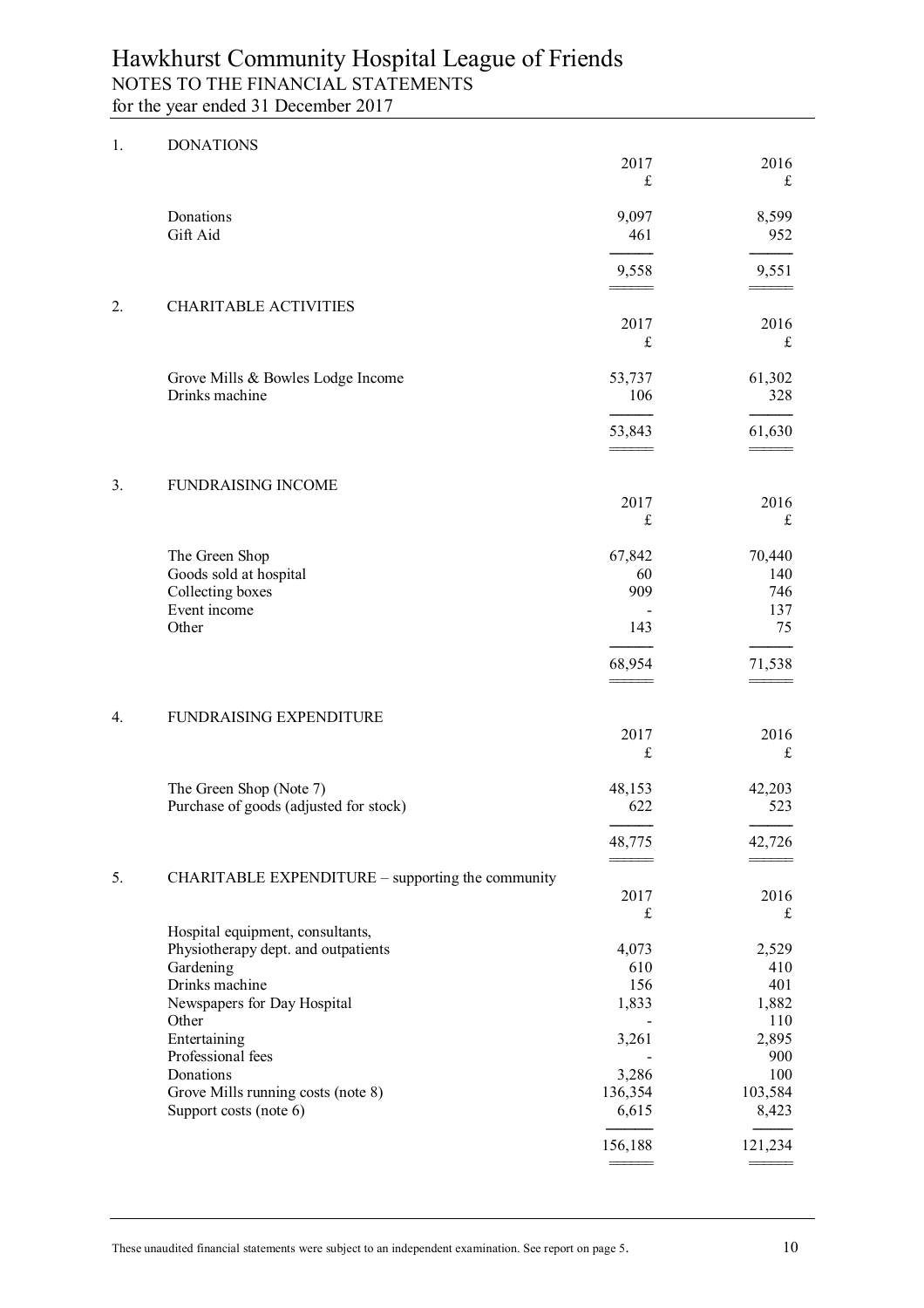#### 6. SUPPORT COSTS 2017 2016 £ £ Adverts, postage, stationery and telephone 1,531 1,125 Administrator 2,310 Volunteer mileage 2,878 3,095 Legal & professional fees 476 476 419 Accountancy fees 500 500 Bank charges and interest Subscriptions **64** - **64** - **64** - **64** - **64** - **64** - **64** - **64** - **64** - **64** - **64** - **64** - **64** - **64** - **64** - **64** - **64** - **64** - **64** - **64** - **64** - **64** - **64** - **64** - **64** - **64** - **64** - **64** - **64** - **64** Computer costs 148 Governance costs – independent examination fees 750 750 750 ------------ ------------ 6,615 8,423 ====== ====== 7. THE GREEN SHOP OVERHEADS 2017 2016 £ £ Wages & pension 21,128 17,994<br>Rent 16,000 16,000 Rent 16,000 16,000 16,000 Business rates 720 608<br>Water 179 197 Water 179 197 Gas & electricity  $1,559$   $1,294$ Insurance 1,010 1,160 Streamline costs 514 623 Telephone 690 761 Depreciation 2,045 2,045 Premises costs 4,308 1,521 ------------ ------------ 48,153 42,203 ====== =====

#### 8. GROVE MILLS RUNNING COSTS

|                                            | 2017    | 2016    |
|--------------------------------------------|---------|---------|
|                                            | £       | £       |
| Wages                                      | 7,174   | 9,306   |
| Rent and service charges                   | 18,800  | 18,498  |
| Business rates                             | 1,549   | 1,689   |
| Gas, electricity $\&$ water                | 1,843   | 1,055   |
| Insurance                                  | 1,927   | 1,906   |
| Other Costs                                | 474     | 1,335   |
| Telephone                                  | 1,049   | 1,148   |
| Depreciation                               | 43,182  | 9,764   |
| Legal and professional                     | 3,400   | 3,420   |
| Premises costs                             | 378     | 1,066   |
| Cleaning $&$ supplies                      | 4,408   | 5,225   |
| Computer costs                             | 726     | 1,059   |
| Printing $&$ stationery                    | 108     | 695     |
| Food Costs and Kitchen & Catering Supplies | 4,273   | 4,846   |
| Dementia Management                        | 46,100  | 40,980  |
| Bad debts                                  | 963     | 1,592   |
|                                            | 136,354 | 103,584 |
|                                            |         |         |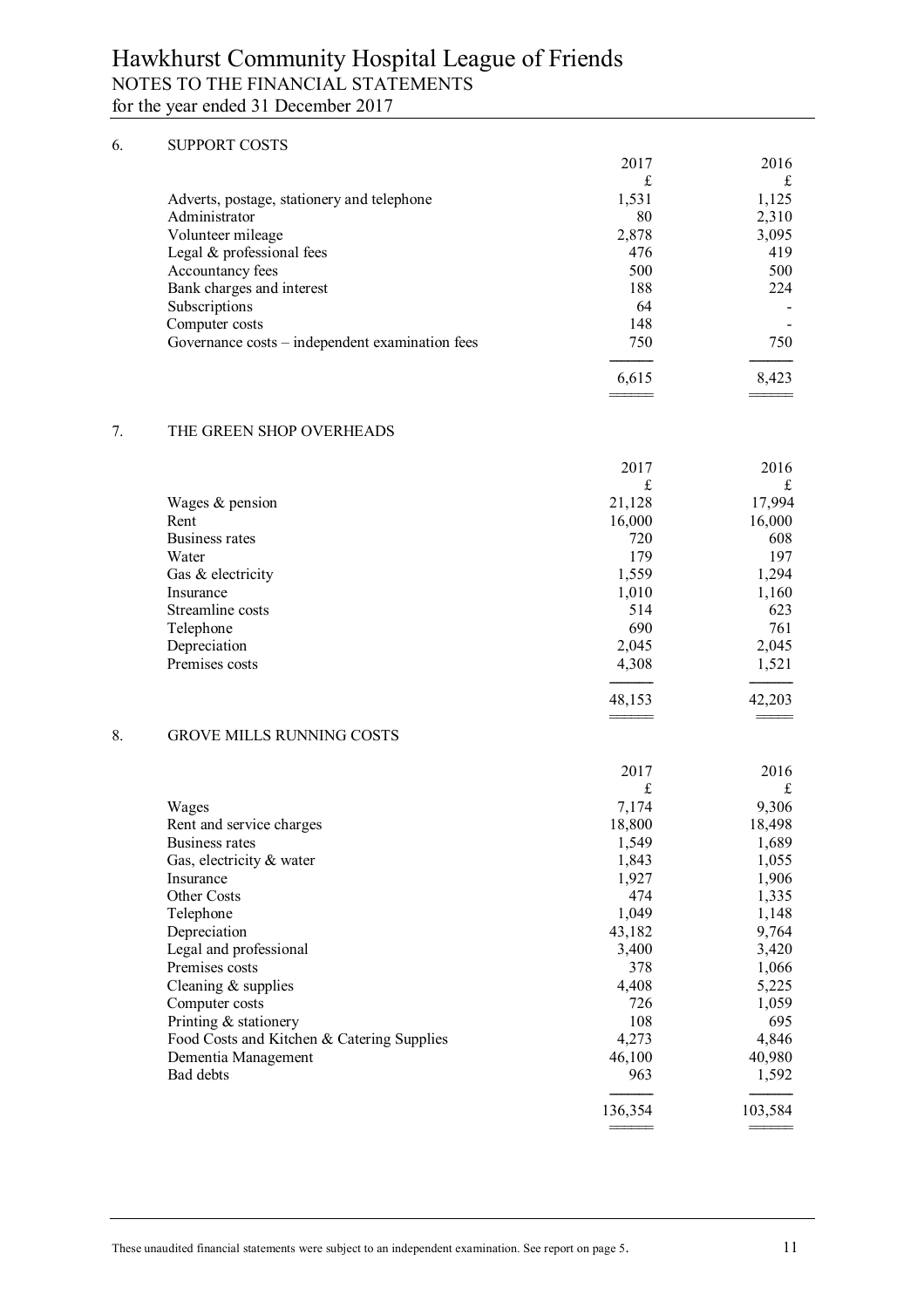#### 9. EMPLOYEE COST

|                                               | 2017           | 2016           |
|-----------------------------------------------|----------------|----------------|
|                                               |                | £              |
| Salaries and wages                            | 28,210         | 29,610         |
| Employer's pension                            | 172            |                |
|                                               |                |                |
|                                               | 28,382         | 29,610         |
|                                               |                |                |
| The average number of staff for the year was: |                |                |
|                                               | 2017           | 2016           |
|                                               | N <sub>0</sub> | No             |
| Administrative                                |                | 2              |
| Green Shop                                    | $\overline{c}$ | 2              |
|                                               |                |                |
|                                               | 3              | $\overline{4}$ |
|                                               |                |                |

No member of staff was paid more than £60,000 per annum during either year.

#### 10. TRUSTEES' REMUNERATION

1 (2016: 1) trustee received a total of £562 (2016 - £967) for volunteer mileage expenses & items purchased on the charity's behalf.

#### 11. NET EXPENDITURE

| 2017   | 2016   |
|--------|--------|
| 45,227 | 11,809 |
| 34,800 | 34,500 |
|        |        |

#### 12. FIXED ASSETS

|                     | Improvements<br>to property<br>£ | Fixtures and<br>fittings | Computer<br>equipment<br>£ | Total<br>£ |
|---------------------|----------------------------------|--------------------------|----------------------------|------------|
| Cost                |                                  |                          |                            |            |
| At 1 January 2017   | 89,330                           | 19,123                   | 25,121                     | 133,574    |
| Additions           |                                  |                          |                            |            |
| At 31 December 2017 | 89,330                           | 19,123                   | 25,121                     | 133,574    |
| Depreciation        |                                  |                          |                            |            |
| At 1 January 2017   | 44,007                           | 9,879                    | 25,121                     | 79,007     |
| Charge for the year | 40,412                           | 4,815                    |                            | 45,227     |
| At 31 December 2017 | 84,419                           | 14,694                   | 25,121                     | 124,234    |
| Net book value      |                                  |                          |                            |            |
| At 31 December 2017 | 4,911                            | 4,429                    |                            | 9,340      |
| At 31 December 2016 | 45,323                           | 9,244                    |                            | 54,567     |
|                     |                                  |                          |                            |            |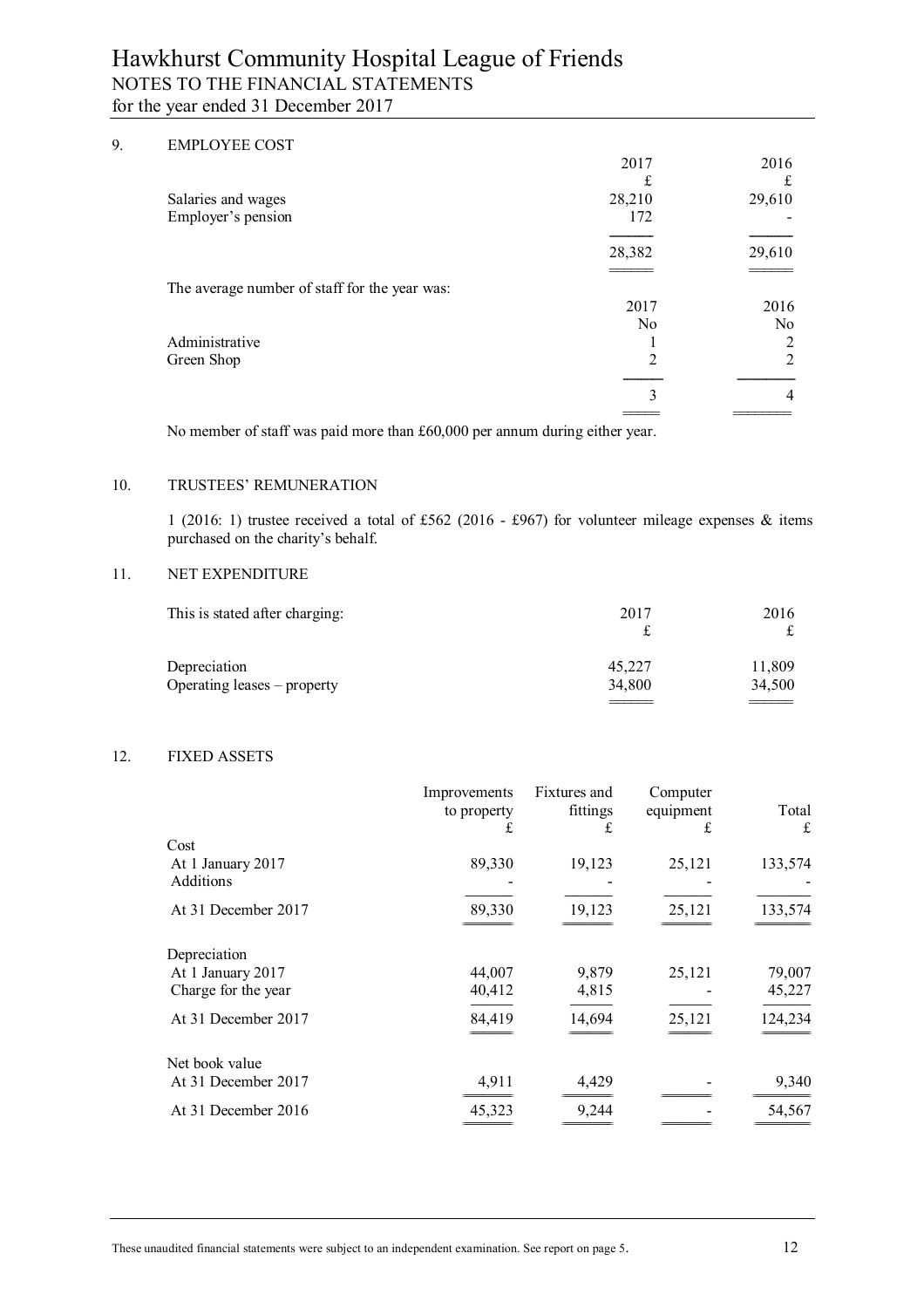| 13. | STOCKS AND WORK IN PROGRESS                    |       |        |
|-----|------------------------------------------------|-------|--------|
|     |                                                | 2017  | 2016   |
|     |                                                | £     | £      |
|     | <b>Stock</b>                                   | 405   | 405    |
|     |                                                | 405   | 405    |
|     |                                                |       |        |
| 14. | <b>DEBTORS</b>                                 | 2017  | 2016   |
|     |                                                | £     | £      |
|     | <b>Trade Debtors</b>                           | 3,213 | 2,045  |
|     | Other Debtors                                  | 5,461 | 5,000  |
|     | Prepayments and accrued income                 | 1,303 | 8,109  |
|     |                                                | 9,977 | 15,154 |
| 15. | CREDITORS: AMOUNTS FALLING DUE WITHIN ONE YEAR |       |        |
|     |                                                | 2017  | 2016   |
|     |                                                | £     | £      |
|     | Trade creditors                                | 2,844 | 2,124  |
|     | Other taxation and social security             | 322   | 58     |
|     | Accruals                                       | 2,798 | 2,205  |
|     | Pension contributions                          | 39    |        |
|     |                                                | 6,003 | 4,387  |
|     |                                                |       |        |

#### 16. COMMITMENTS UNDER OPERATING LEASES

 As at 31 December 2017, the charity had total future minimum lease payments under non-cancellable operating equipment leases as follows:

|                      | 2017   | 2016   |
|----------------------|--------|--------|
|                      | £      |        |
| Within 1 year        | 19,133 | 25,400 |
| Within $2 - 5$ years | 25,333 | 41,333 |
|                      |        |        |
|                      | 44,466 | 66,733 |
|                      |        |        |

 Included in the total future minimum lease payments at 31 December 2017 above is £3,133 relating to the lease of property at Grove Mills. The charity vacated the property in February 2018 & the lease was terminated.